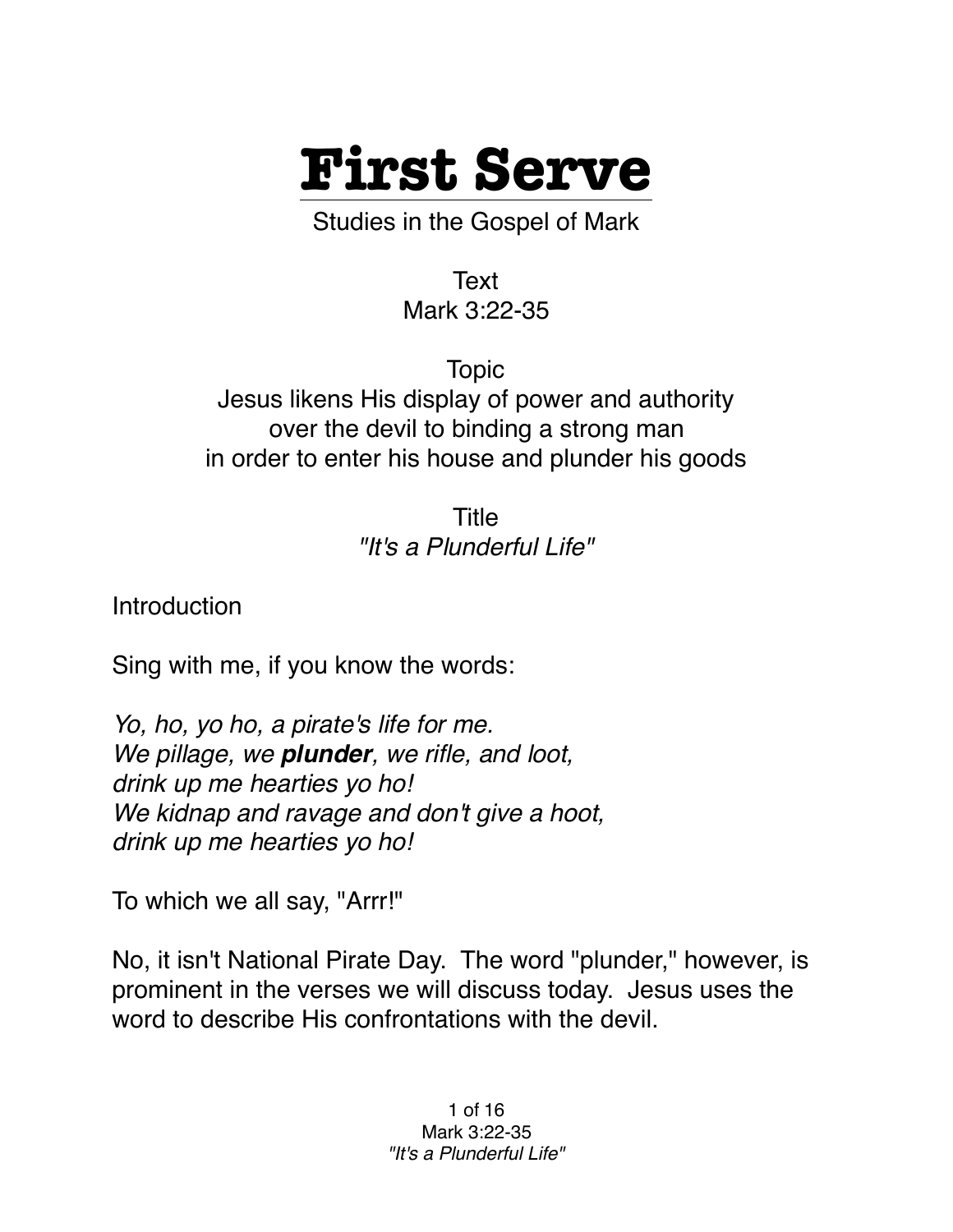Is Jesus a pirate? Of course not. But since we almost can't help but associate the word "plunder" with pirates, I thought it best to get it out of our system right at the beginning.

In a very descriptive illustration, Jesus says, "No one can enter a strong man's house and **plunder** his goods, unless he first binds the strong man. And then he will **plunder** his house" (v27).

Satan is the "strong man" Jesus was describing. His "house" is the world. His "goods" are, primarily, human beings whom he holds captive and beats mercilessly as slaves.

Jesus claimed He had "bound" Satan in order to free those he held captive.

He more than claimed it. He demonstrated it, by casting out demons and making people whole.

Mark then adds a passage about Jesus' mother and brothers. It seems a little out of place, but it isn't. It's right where it belongs, because in those verses Jesus talks about those who constitute His spiritual family who live in what the Bible elsewhere calls "the household of faith."

We'll look at both the devil's *house* and at the *household* of faith. I'll organize my thoughts around two points: #1 Houses To Plunder Await You In The World, and #2 A Household Of Wonder Equips You In The Lord.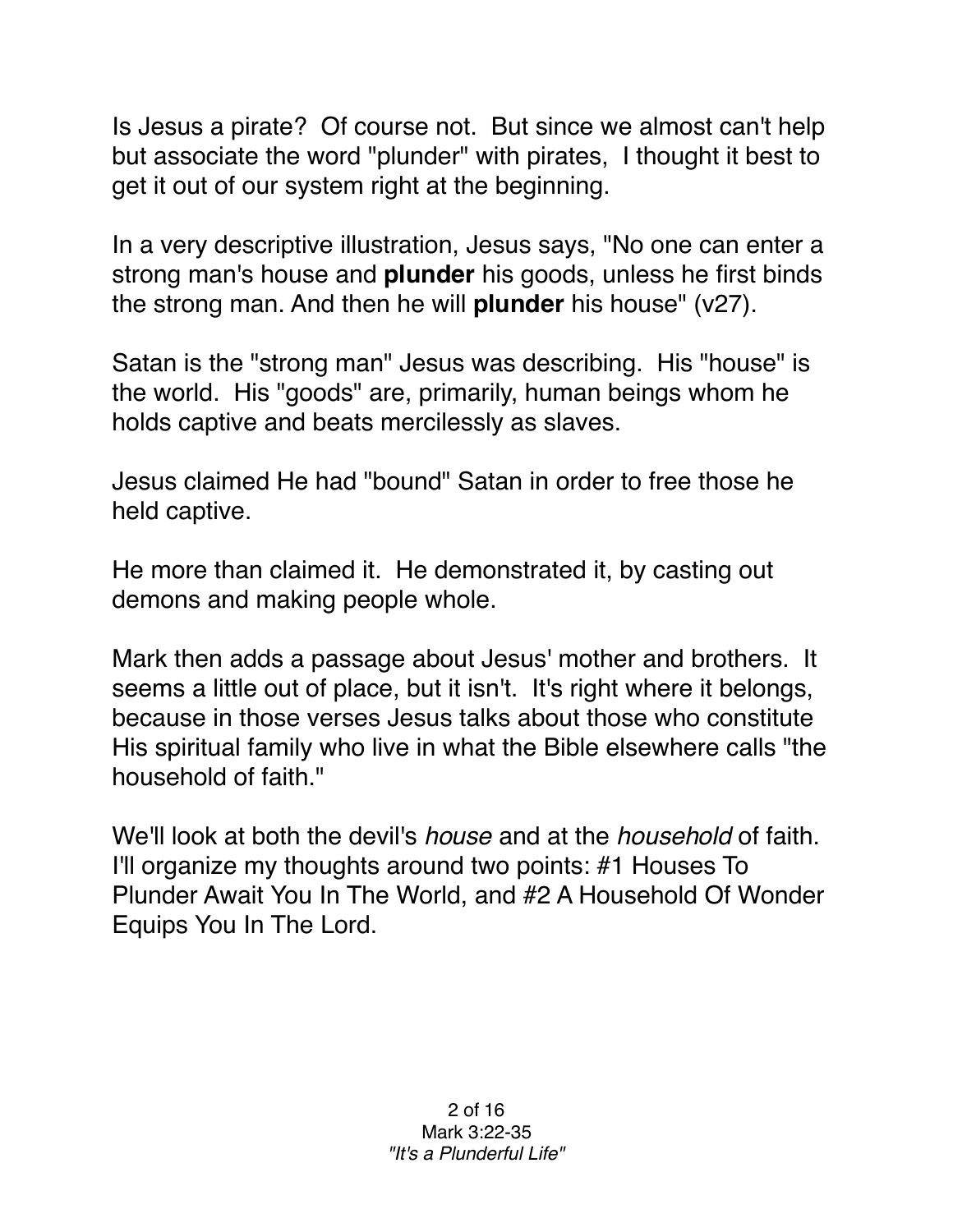#1 Houses To Plunder Await You In The World (v22-30)

Jesus had been putting on a mighty display of power and authority over demons by casting them out of any and all who were possessed.

Jesus also encountered folks whose afflictions were attributed directly to the devil. He healed them.

No one could deny the results. People were set free and made whole.

You'd think the universal reaction to ending so much human suffering would be rejoicing. It wasn't.

Mar 3:22 And the scribes who came down from Jerusalem said, "He has Beelzebub," and, "By the ruler of the demons He casts out demons."

Notice these "scribes" were from Jerusalem. The local scribes had not had any success refuting Jesus, so they radioed headquarters for help.

The religious leaders were no help to the people. In fact, in one place Jesus says they made things worse by heaping burdens upon already burdened people, then offering them no help in bearing them.

It's one thing to not have the ability to cast out demons and heal those afflicted by them. But it's just wrong to oppose the Person Who was going about doing those things.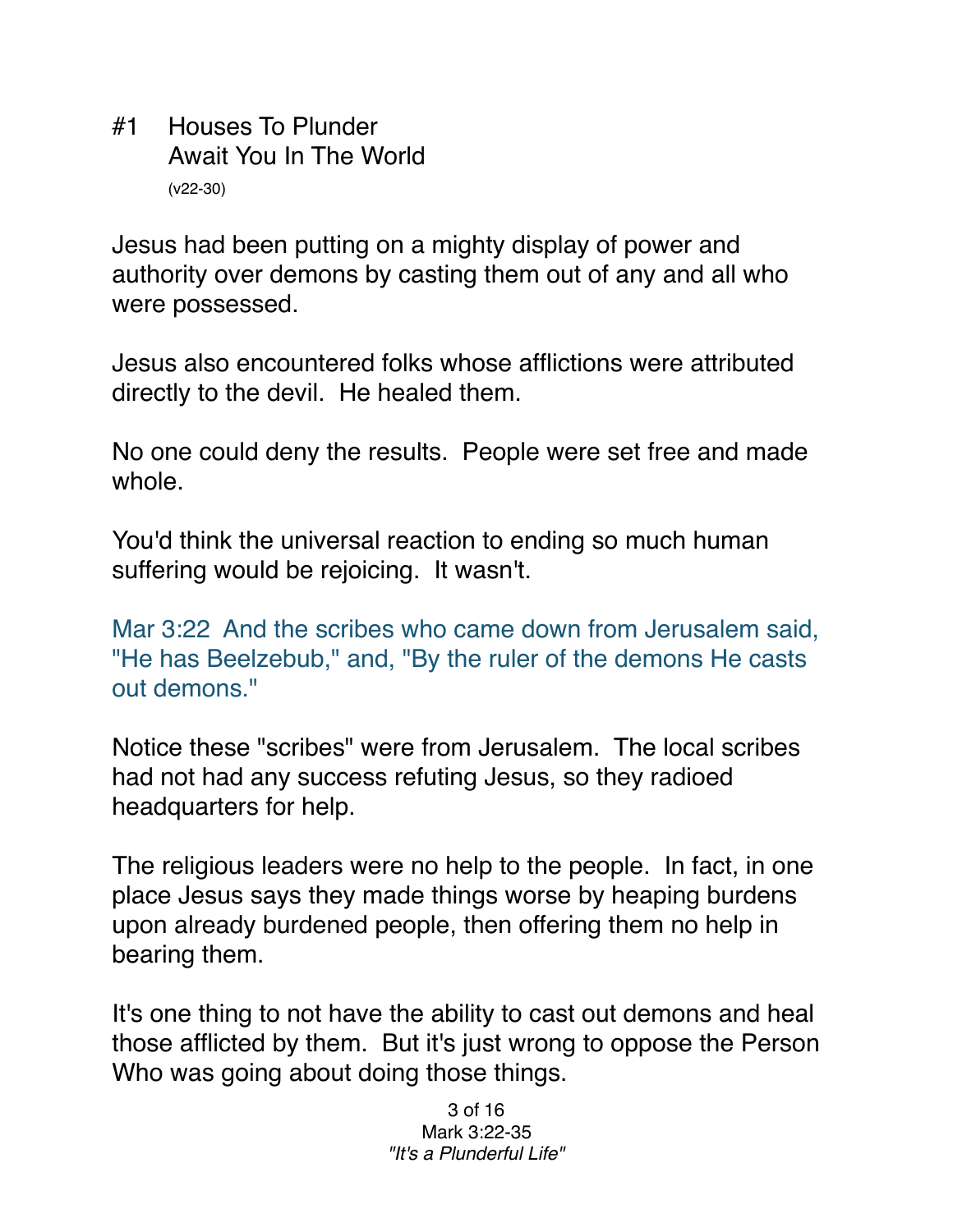Faced with the facts, they came up with the idea that Jesus "has Beelzebub." The phrasing means they thought He must Himself be working for "Beelzebub," whom they understood to be "the ruler of the demons."

There are a ton of interpretations regarding just who Beelzebub really was, and what the name really means. All we need to know is that the Jews used the name as a description of "the ruler of the demons."

By "ruler" they didn't necessarily mean that Beelzebub controlled the demons. The word can mean that he was the most powerful of them.

The scribes were suggesting that there was a conflict among demons, with Beelzebub on the offensive against lesser demons. He was, they argued, using Jesus to vanquish the lesser demons.

Truth is, the Jews had a very limited knowledge of things demonic. In their Scriptures - what we know as the Old Testament - references to Satan and to demons do not appear together in a single passage. It is not at all clear that Satan is their leader.

The New Testament takes it for granted there is a close relationship between Satan and demons. They are frequently represented as a hierarchy over which Satan rules.

But a first century scribe might have thought Beelzebub was making a move on the other demons - casting them out, so he could take over their realm.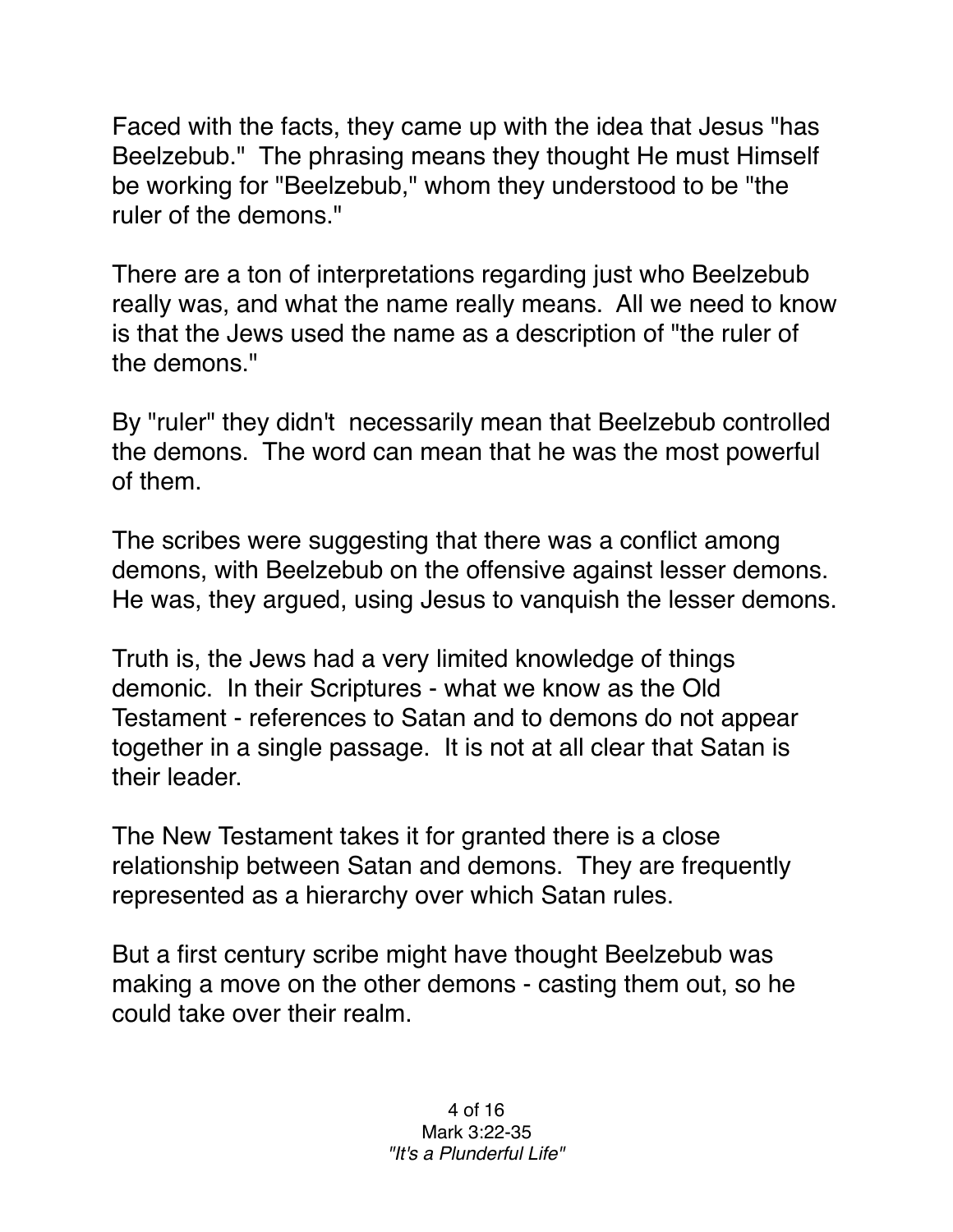Thus the scribes were ignorant, not stupid. Their accusation made sense to them.

It's a far more sinister false accusation, therefore, than we normally might think. In the mind of the average Jew in that period, with their limited knowledge of demons, what the scribes were accusing Jesus of could make sense.

## Mar 3:23 So He called them to Himself and said to them in parables: "How can Satan cast out Satan?

Packed into this opening question is a totally new demonology for the Jews. Jesus said that the demon they were calling the prince of the demons is none other than Satan, and that the demons Jesus had been casting out are under Satan's direct authority.

We take that for granted, because we have the complete Bible. But this was revolutionary to Judaism.

Jesus, of course, had inside information about all this. He had seen Satan fall from Heaven, and take one-third of the angels with him in his rebellion. He spoke with authority about the supernatural realm.

Mar 3:24 If a kingdom is divided against itself, that kingdom cannot stand. Mar 3:25 And if a house is divided against itself, that house cannot stand. Mar 3:26 And if Satan has risen up against himself, and is divided, he cannot stand, but has an end.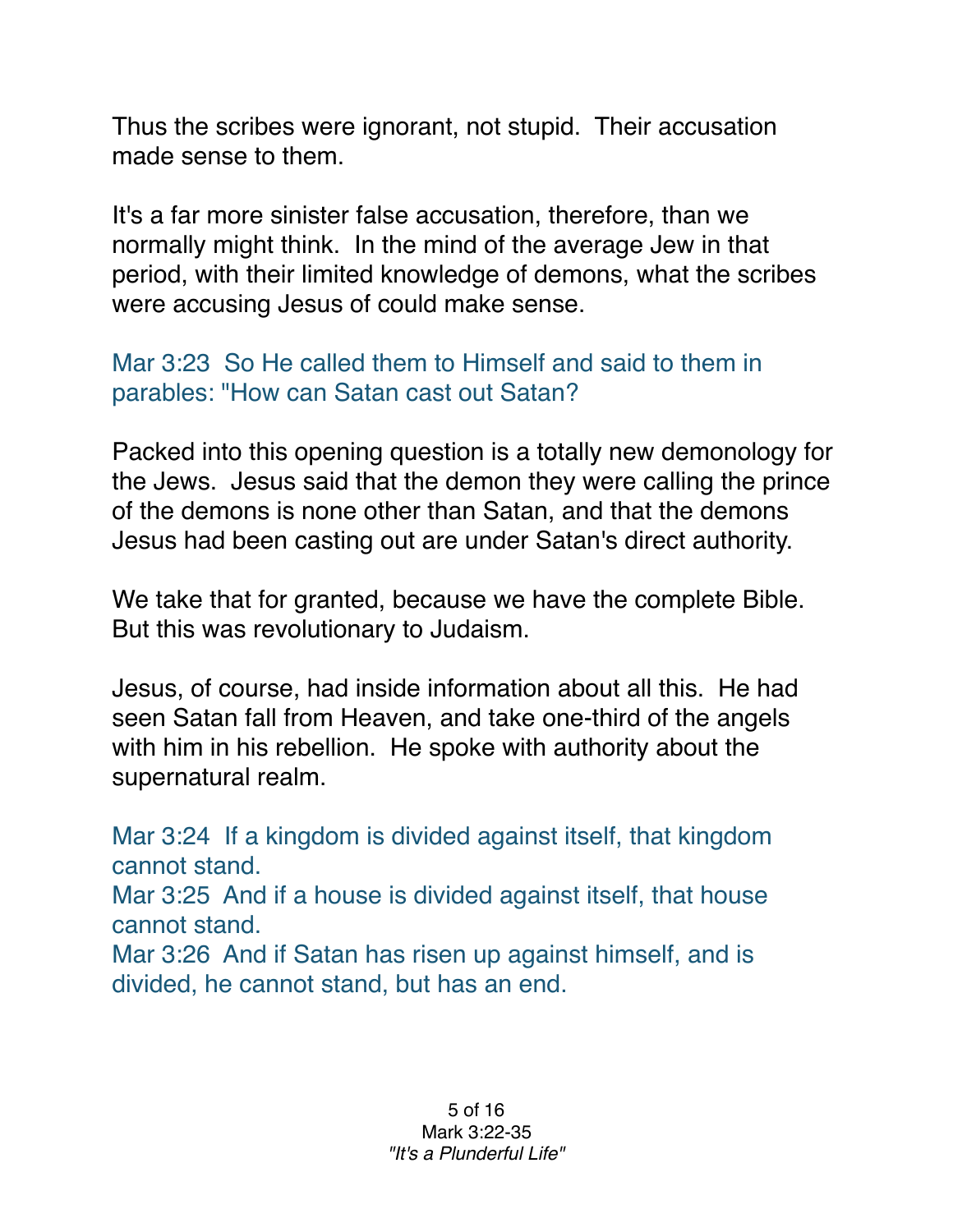There was no hostile demonic take-over in progress. There was, instead, a Satanic kingdom, ruled over by the devil and administrated by his loyal, subordinate demons.

Not only was there no kingdom-wide civil war, there was no insubordination at the "house" level, meaning that individual demons who possessed and afflicted people were totally loyal to Satan.

Jesus' power and authority was *not* from Satan rising up against himself. It was from Jesus having power and authority over the devil and his kingdom.

Mar 3:27 No one can enter a strong man's house and plunder his goods, unless he first binds the strong man. And then he will plunder his house.

It helps our appreciation of this illustration to know that one of the possible definitions of Beelzebub is *master of the house*. The Jews were right; there was a master of the house. But it wasn't Jesus; it was Satan.

Jesus portrayed Himself as the One who could, and did, bind Beelzebub, the master of the house.

Just exactly when did Jesus bind Satan? I'd trace it back to the temptation in the wilderness where, in one-on-one, champion vs. champion spiritual combat, Jesus defeated Satan. He emerged victorious from there and every time He encountered a demon, or a legion of them, He cast them out - proving the strong man was bound.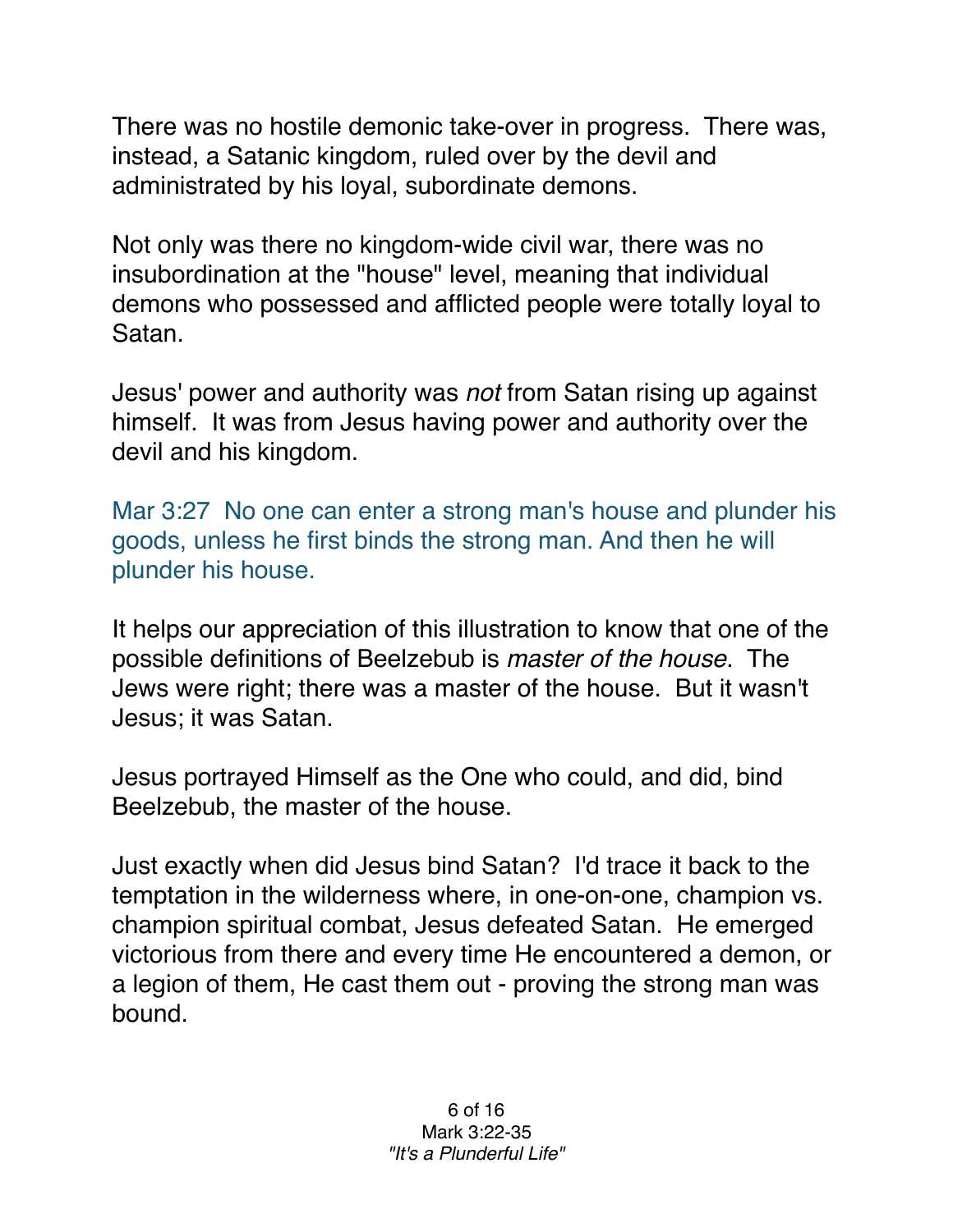Having bound Satan, i.e., having defeated him, Jesus could "plunder his house." Every person freed from possession or demonic affliction was a plunder - was a recovered spoil of spiritual warfare - that Jesus removed from Satan's influence and control.

Is Satan bound today? Sadly, no. He is presented in the New Testament as the god of this age (Second Corinthians 4:4) and the prince of the power of the air (Ephesians 2:2).

We are clearly told that he goes about as a roaring lion, seeking people to devour (First Peter 5:8).

We are told that people are taken captive by him to do his will (Second Timothy 2:26).

What happened? How did he escape his binding by Jesus?

He was let loose because the Jewish leaders ultimately rejected Jesus as their savior and messiah. Jesus called it the blasphemy of the Holy Spirit.

Mar 3:28 "Assuredly, I say to you, all sins will be forgiven the sons of men, and whatever blasphemies they may utter; Mar 3:29 but he who blasphemes against the Holy Spirit never has forgiveness, but is subject to eternal condemnation"— Mar 3:30 because they said, "He has an unclean spirit."

These words strike fear into the hearts of sincere believers. Christians wonder if they have committed this terrible sin.

Have they? Can they? Let's look at what Jesus meant in context.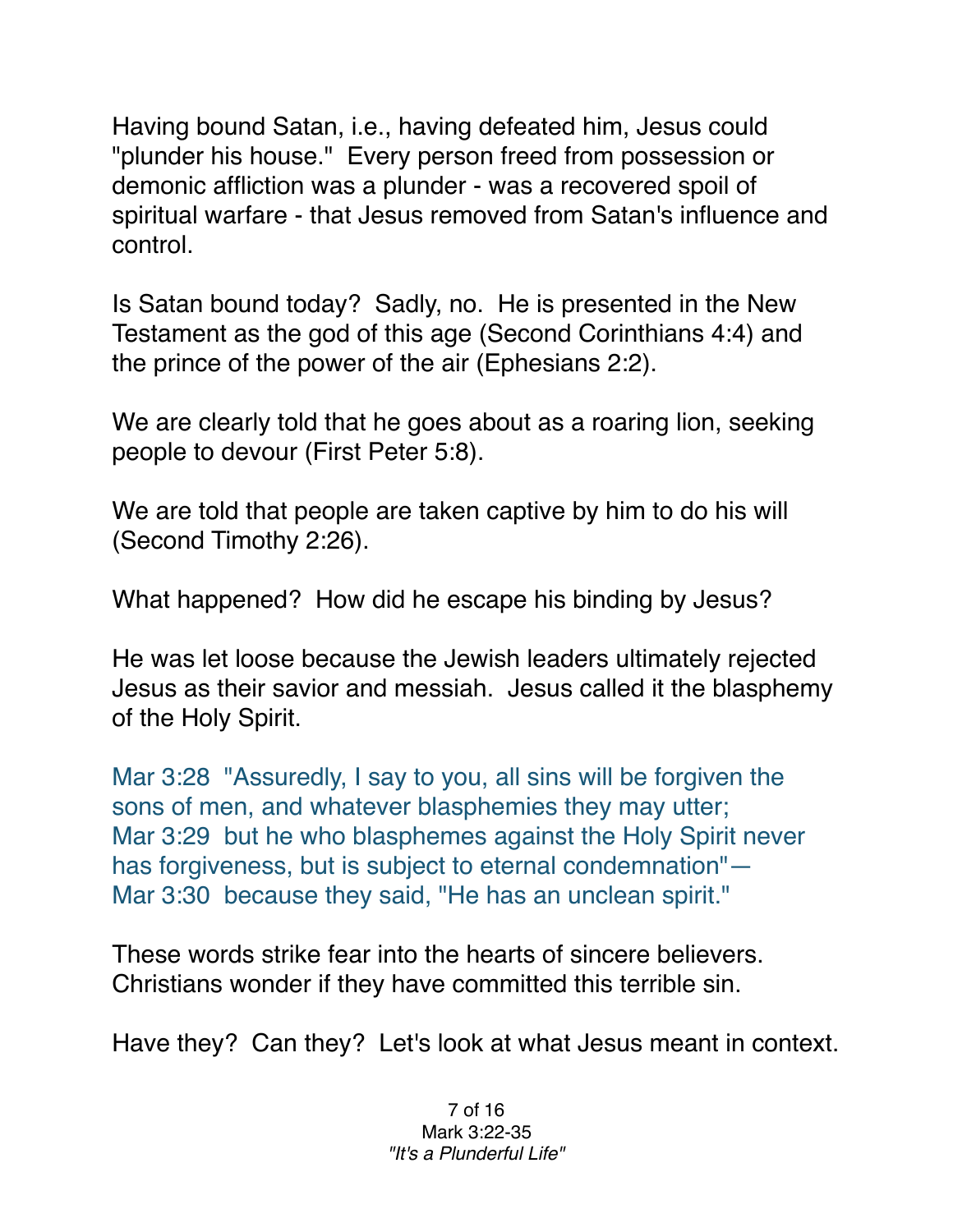Remember that Jesus was offering to inaugurate the kingdom of God on the earth that had been promised to Israel.

- God the Father sent John the Baptist to prepare the nation for the coming of their Messiah. Multitudes of the common people responded to John's call and repented, but the religious leaders permitted John to be arrested and eventually killed.
- God the Son came as promised and called the nation to trust Him, but those same religious leaders asked for Jesus to be killed.
- The Holy Spirit came at Pentecost, empowering Jesus' disciples. How did those same religious leaders respond? By arresting the Apostles, ordering them to keep silent, and then killing Stephen themselves.

Stephen told them what their sin was: "You do always resist the Holy Spirit" (Act 7:51). They had sinned against the Father and the Son, but had been graciously forgiven. When they sinned against the Holy Spirit, they had hardened their hearts to a point of no repentance and there could be no more forgiveness.

The apostle Paul would thus say to them about this point of no return, at the end of the Book of Acts,

Act 28:25 ..."The Holy Spirit spoke rightly through Isaiah the prophet to our fathers, Act 28:26 saying, 'GO TO THIS PEOPLE AND SAY: "HEARING YOU WILL HEAR, AND SHALL NOT UNDERSTAND; AND SEEING YOU WILL SEE, AND NOT PERCEIVE;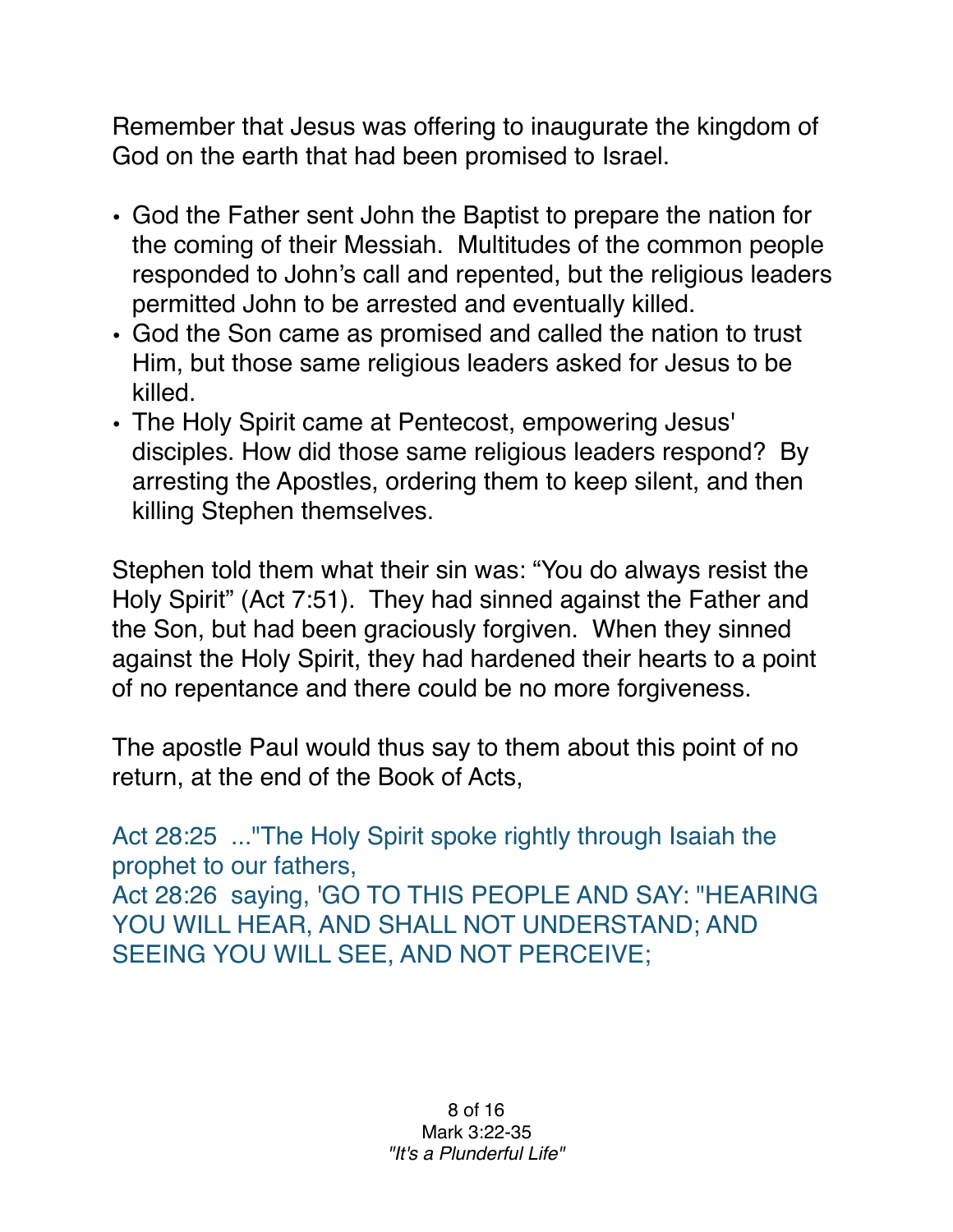Act 28:27 FOR THE HEARTS OF THIS PEOPLE HAVE GROWN DULL. THEIR EARS ARE HARD OF HEARING, AND THEIR EYES THEY HAVE CLOSED, LEST THEY SHOULD SEE WITH THEIR EYES AND HEAR WITH THEIR EARS, LEST THEY SHOULD UNDERSTAND WITH THEIR HEARTS AND TURN, SO THAT I SHOULD HEAL THEM." '

Act 28:28 "Therefore let it be known to you that the salvation of God has been sent to the Gentiles, and they will hear it!"

Israel's leaders had thereby blasphemed the work of the Holy Spirit, hardening their hearts to a place they would not repent. The offer of the kingdom was now off the table.

Satan was thereby released and we entered the church age where we await a Second Coming of Jesus. That Second Coming is preceded by the resurrection and rapture of the church, and the seven-year Tribulation on the earth.

At the Second Coming, Satan will be taken into custody and be bound and imprisoned for the thousand-year duration of the kingdom of heaven on the earth.

In context, it was Israel's leadership who committed the blasphemy of the Holy Spirit by ultimately and utterly rejecting Jesus, attributing to the Holy Spirit the works of the devil as their excuse.

Scholars debate whether or not the blasphemy of the Holy Spirit is a sin that can be committed today. Many good Bible teachers say that it cannot be committed today because it involved Israel as a nation rejecting the Messiah, and that's something that isn't repeatable.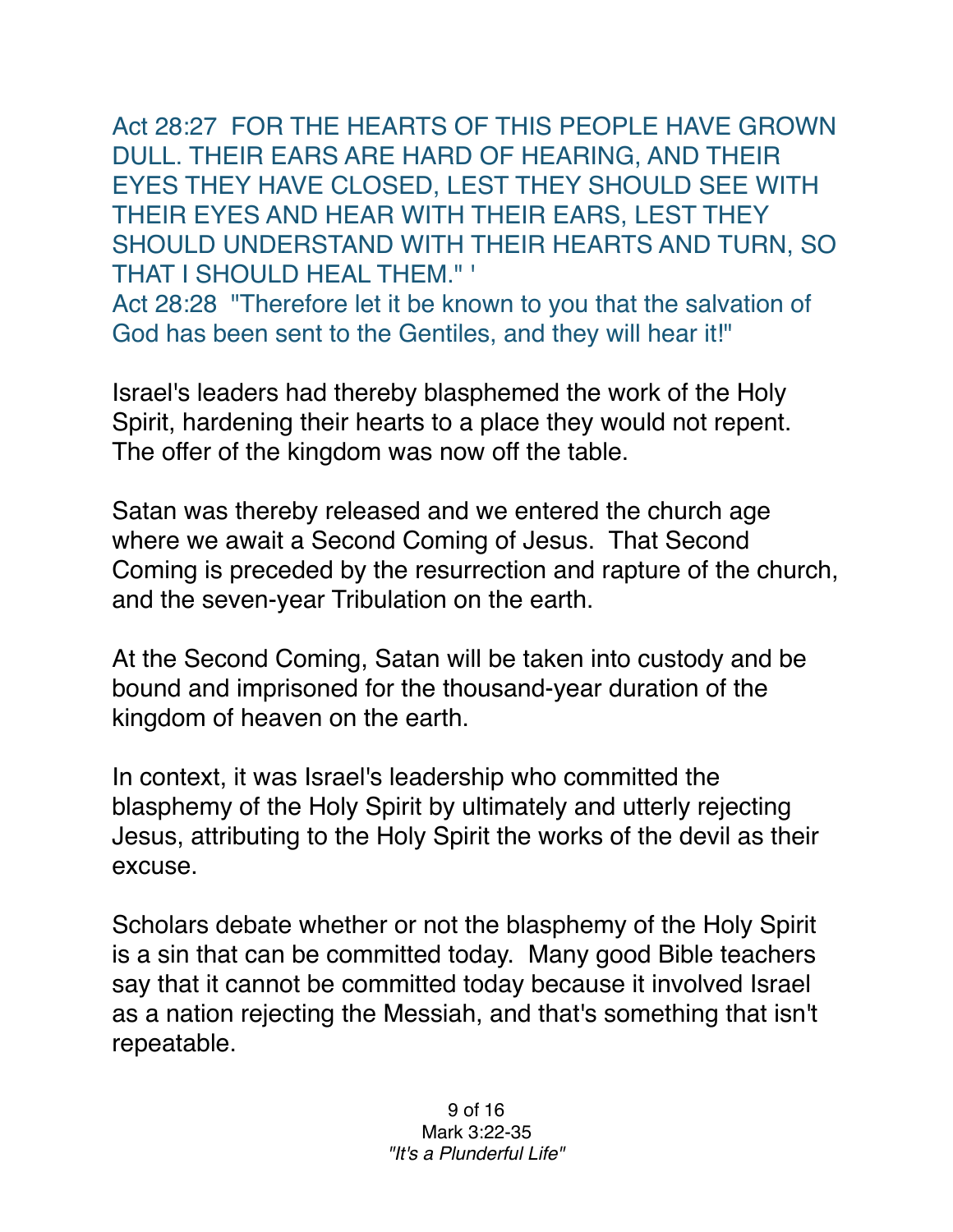Evangelicals who say the sin still can be committed typically explain that, since the blasphemy of the Holy Spirit is a total, final rejection of Jesus, it is committed when a person dies without receiving Jesus as their Savior. Since it is the work of the Holy Spirit to bear witness to every human heart of their need for salvation, and the provision of the Savior, when a person dies without Jesus, they have effectively blasphemed the Holy Spirit.

## **It's therefore a sin that can't be committed while you are**

**alive.** It kicks-in if you die in your sins, without the righteousness of Jesus.

## Pastor and author Warren Wiersbe wrote,

The only sin today that God cannot forgive is rejection of His Son (Joh 3:16-21, Joh 3:31). When the Spirit of God convicts the sinner and reveals the Savior, the sinner may resist the Spirit and reject the witness of the Word of God, but that does not mean he has forfeited all his opportunities to be saved. If he will repent and believe, God can still forgive him. Even if the sinner so hardens his heart that he seems to be insensitive to the pleadings of God, so long as there is life, there is hope. Only God knows if and when any "deadline" has been crossed. You and I must never despair of any sinner (1Ti 2:4; 2Pe 3:9).

That brings us to the application of these verses to us, today. The world is the devil's kingdom, and everywhere we look there are houses in which he holds people captive. Their lives are full of misery for lack of the knowledge and the presence of God; and they are on a slippery path leading to an eternity separated from God suffering eternal conscious torment.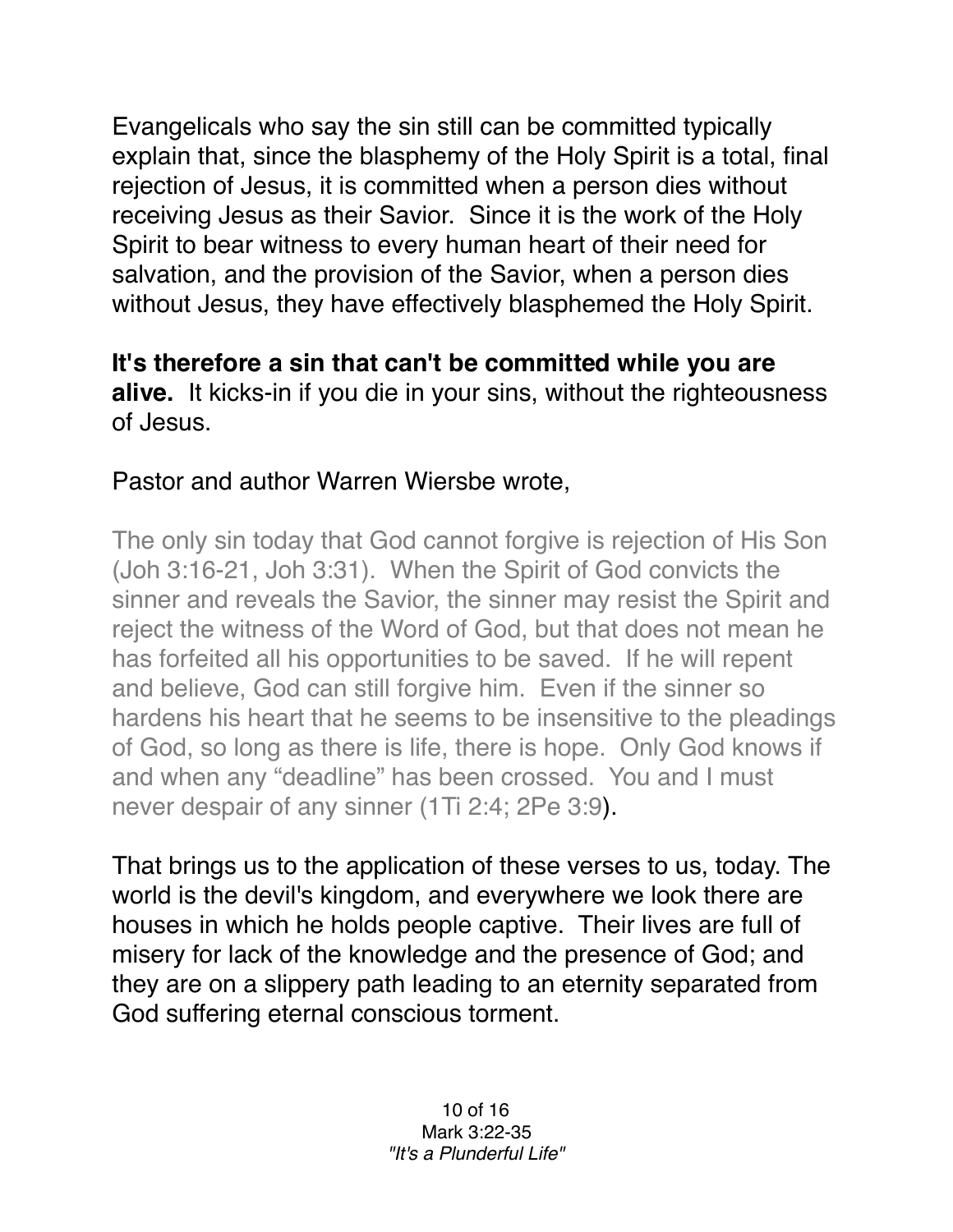Satan is not bound, but we are told that greater is He that is in us than he that is in the world. We therefore can still plunder.

In fact, it's our mission to plunder the strong man's house and set free those he holds captive.

The Gospel is the power of God unto salvation.

- 1. First it is the power by which a person is saved. God's grace works on their hearts to free their will in order that they might make a decision for Jesus.
- 2. Second it is the power of being indwelt by God the Holy Spirit to live a life pleasing to God - life as it was meant to be lived.

You plunder houses by living for Jesus - by being Christ-like - and by encouraging others to have their sins forgiven and be saved while they still have the opportunity.

#2 A Household Of Wonder Equips You In The Lord (v31-35)

The remaining five verses of chapter three seem tacked on, almost out of place, a footnote at best. But I think we will see otherwise.

Earlier in the chapter, Mark had said that "when His own people heard about this, they went out to lay hold of Him, for they said, "He is out of His mind" (v21). He left off from that to describe the Beelzebub controversy, and now returns to it to let us know that "His own people" were members of His own birth family.

I suggest to you there is more here than a clarification. Jesus said something radical that resonates through the entire church age.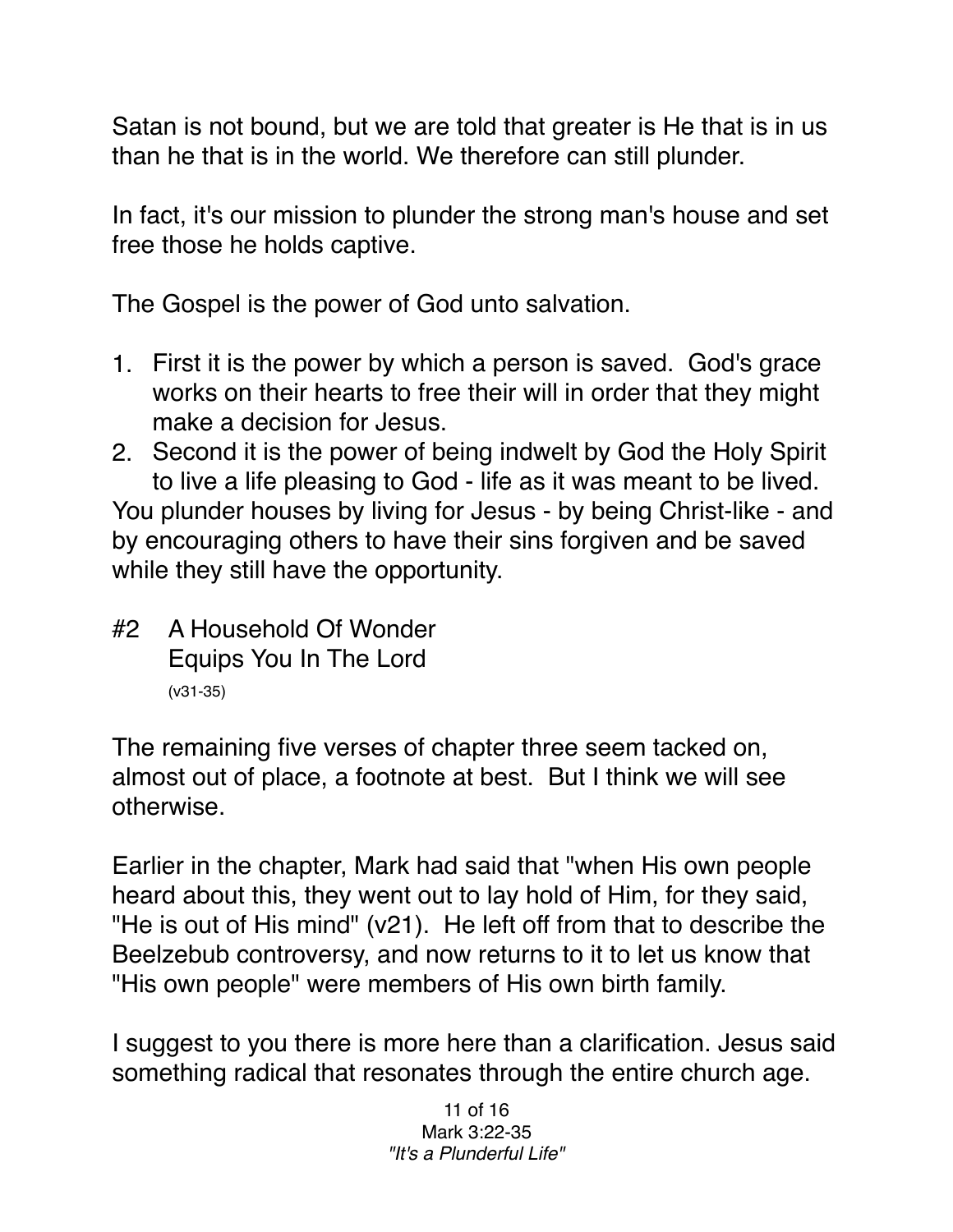Mar 3:31 Then His brothers and His mother came, and standing outside they sent to Him, calling Him.

Who are these "brothers?" I told you last week that there is a disagreement between Protestants and Roman Catholics over their identity:

- The Roman Catholic Church teaches the perpetual virginity of Mary. They say she never had sex with her husband, Joseph, and never had any other children. They argue that this word for brothers can mean other relatives, like cousins.
- We say it is extra-biblical and absurd to say that Mary remained a virgin. These are Jesus' brothers - the children born to Joseph and Mary after the Lord was born.

BTW The Catholic Church also teaches the Immaculate Conception of Mary. They mean that Mary, even though born of human parents, was nevertheless conceived without original sin or its stain. That is what "immaculate" means - *without stain*.

The Gospel of Mark 6:3 and the Gospel of Matthew 13:55-56 state that James, Joseph, Jude, and Simon were the brothers of Jesus. The same verses also mention unnamed sisters of Jesus.

Another verse in the letter to the Galatians (1:19) mentions seeing James, "the Lord's brother."

The "brothers of the Lord" are also mentioned, alongside (but separate from) Peter and the apostles in First Corinthians 9:5.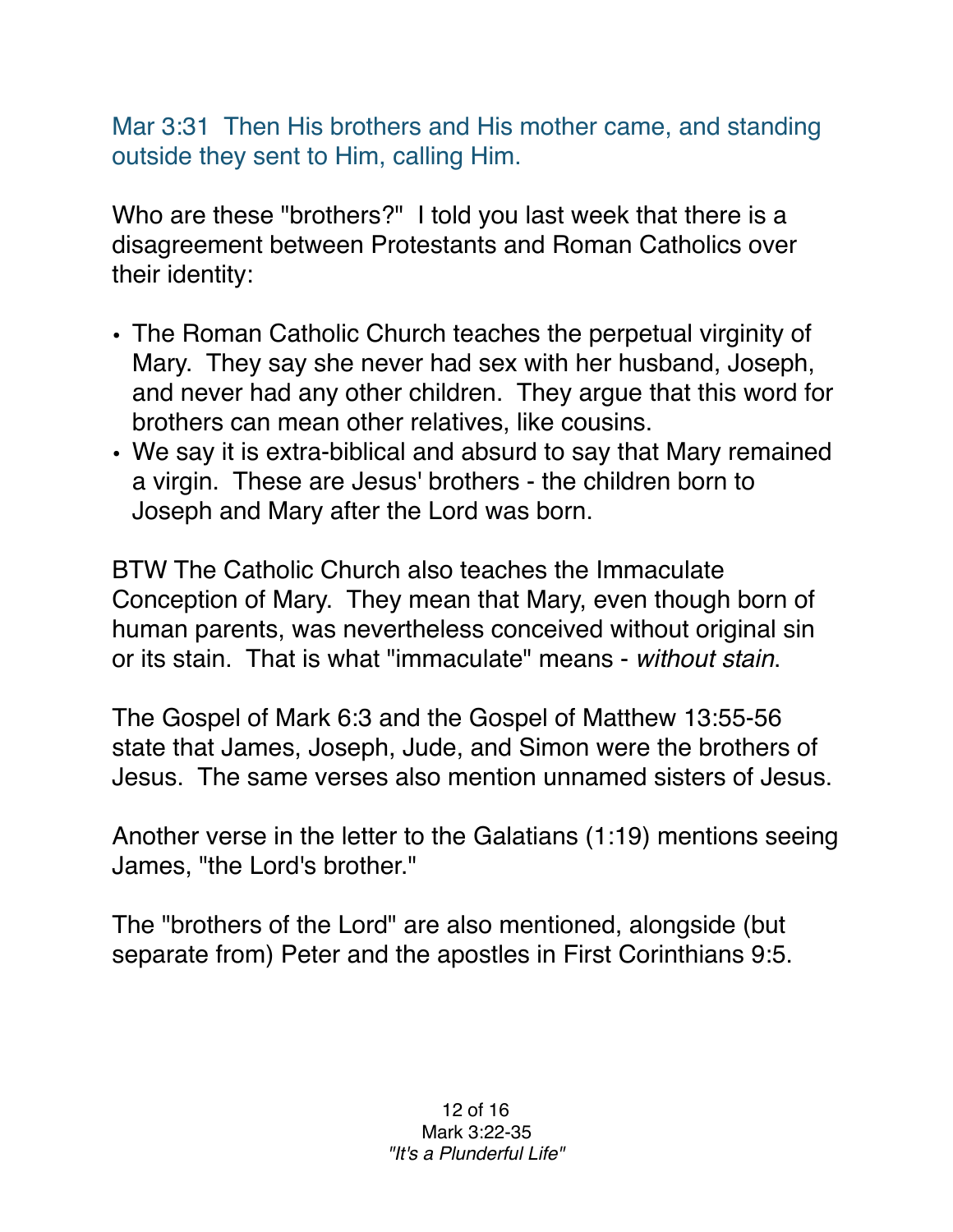Regarding Mary, this is the only place in the Gospel of Mark where she is seen. She comes with Jesus' brothers because they believe He has gone insane. This is an attempted mental health intervention.

Mary didn't understand, not fully, who Jesus was, and what was His mission. Obviously, she was not yet a believer; she was not, at that point, saved.

Even if you want to concede (which you don't) that these may have been cousins, Mary comes off badly - as a nonbeliever who was seeking to undermine the Gospel.

Jesus' family members could not press through the crowd. Even though they were family, no preferential treatment was shown to them.

They got a message to Jesus.

Mar 3:32 And a multitude was sitting around Him; and they said to Him, "Look, Your mother and Your brothers are outside seeking You."

Mom and the boys had come. It would seem natural for Jesus to take a break, to take five, and see His family.

Everything surrounding Jesus was strategic. In this case, to yield to His family, even momentarily, could be construed by Jesus' enemies as showing they were right, and that He was, indeed, one brick shy of a full load.

Two rungs short of a ladder. Not playing with a full deck. You get the idea.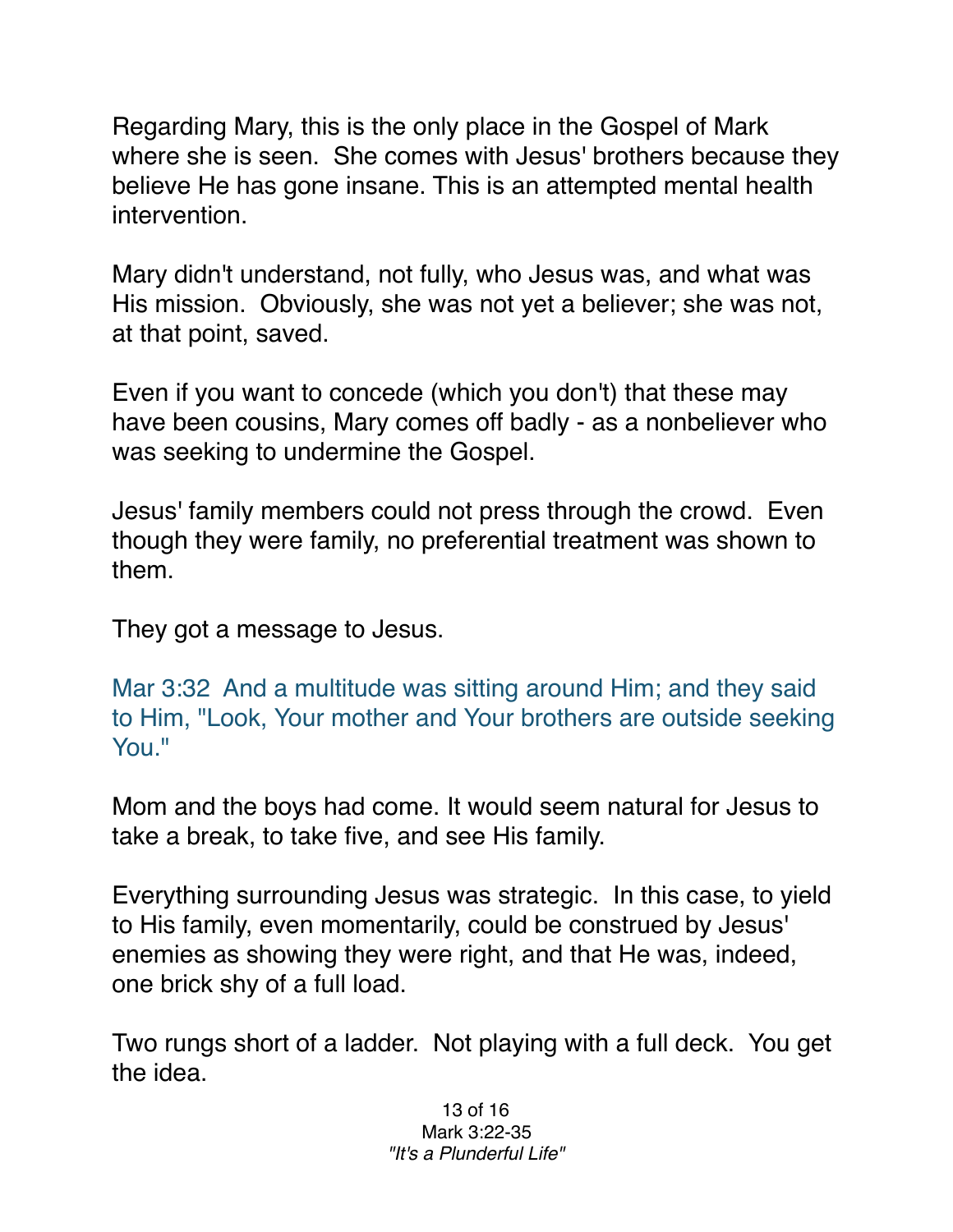## Mar 3:33 But He answered them, saying, "Who is My mother, or My brothers?"

That's unexpected. It put the crowd on alert that following Jesus meant a change in one's attitude toward natural family ties.

It was one thing for a disciple to leave everything to follow Jesus. But He had only called upon twelve guys to do that. I'm sure everyone else thought life was business as usual, with family always coming first.

Mar 3:34 And He looked around in a circle at those who sat about Him, and said, "Here are My mother and My brothers! Mar 3:35 For whoever does the will of God is My brother and My sister and mother."

These are radical words in any culture, but certainly in the Jewish culture. Jesus wasn't advocating abandoning family, but He was making it clear that the will and the work of God takes priority even over family.

Let me take a moment to qualify that. Too often people use this as an excuse to ignore their responsibilities to their family. Pastors and Christian workers especially get so into their ministry to others that they neglect their families.

They forget that treating your wife like Jesus treats the church, and raising your kids in the Lord, IS your ministry.

Jesus' comments are not an excuse to disobey the clear teaching of the Bible about the home.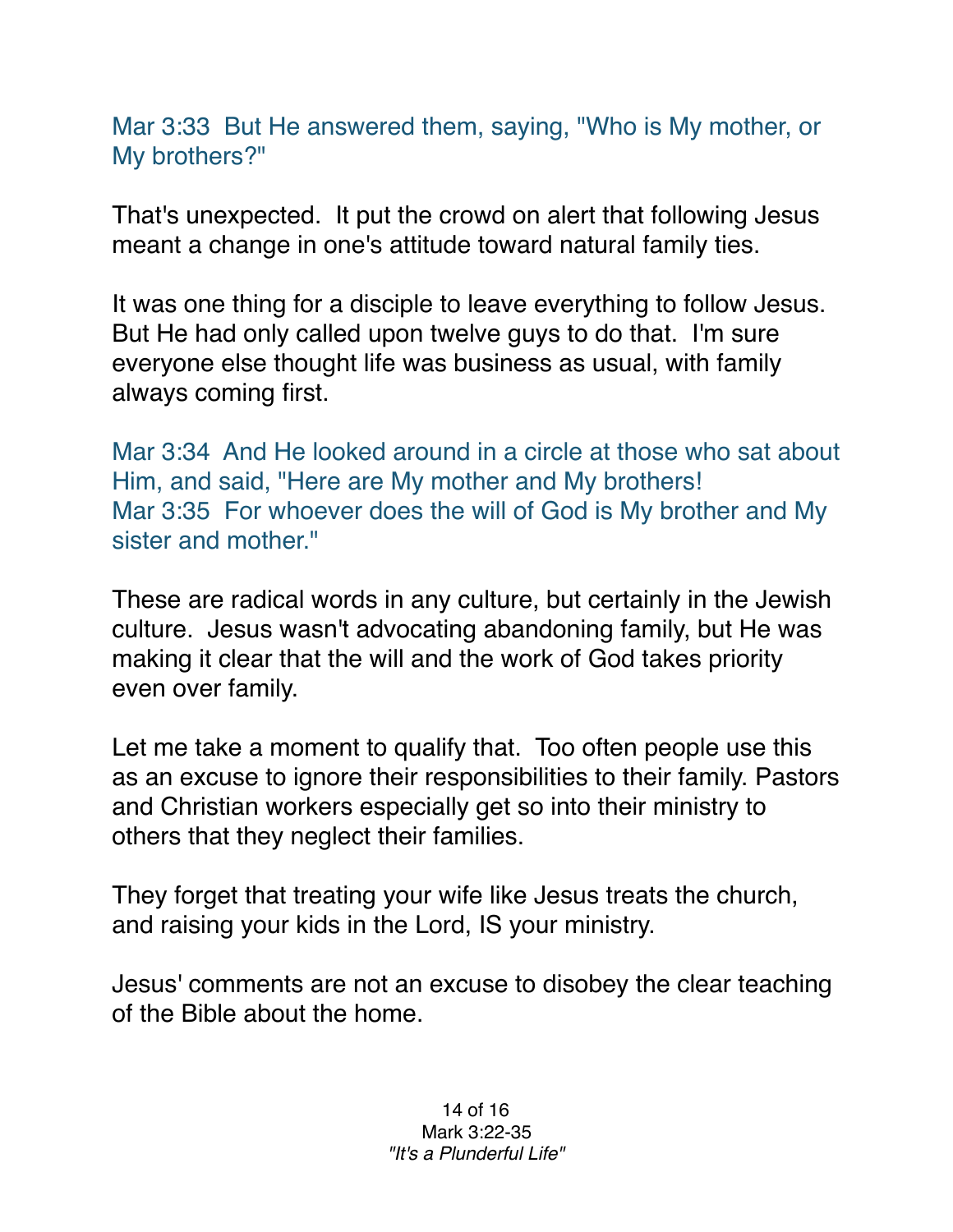A better application of this is to consider your own nonbelieving family. Are you willing to take a stand for Jesus in your nonbelieving family?

Will you do the will and the work of God? Or are you prone to spiritual compromise because, after all, it's family?

Everyone must answer those questions for themselves. Just be honest in asking and answering them. Don't under-estimate the pressure of your family, and the fact they can be used by the devil to undermine your witness for the Lord.

On the plus side, as a believer in Jesus, you gain a whole new family. When you are saved, you are born-again. With that spiritual birth comes membership in the family of God, and brothers and sisters and mothers galore.

Have you ever been accused, by your natural family, of loving believers more than them? I hope you have.

Notice Jesus doesn't mention fathers. Although it's OK to see certain believers as spiritual fathers to you, especially if they were used to bring you to Jesus, the Lord was emphasizing that we all have one Father, His Father, God the Father.

Our new spiritual family is the church. Not the building, but the believers.

Isn't that wonderful? Maybe you're a single mom. You're not alone! You've got believers to come alongside and be sisters and brothers and mothers. You can have as much, or as little, of their help as you want or need, simply by living in community with others in the church.